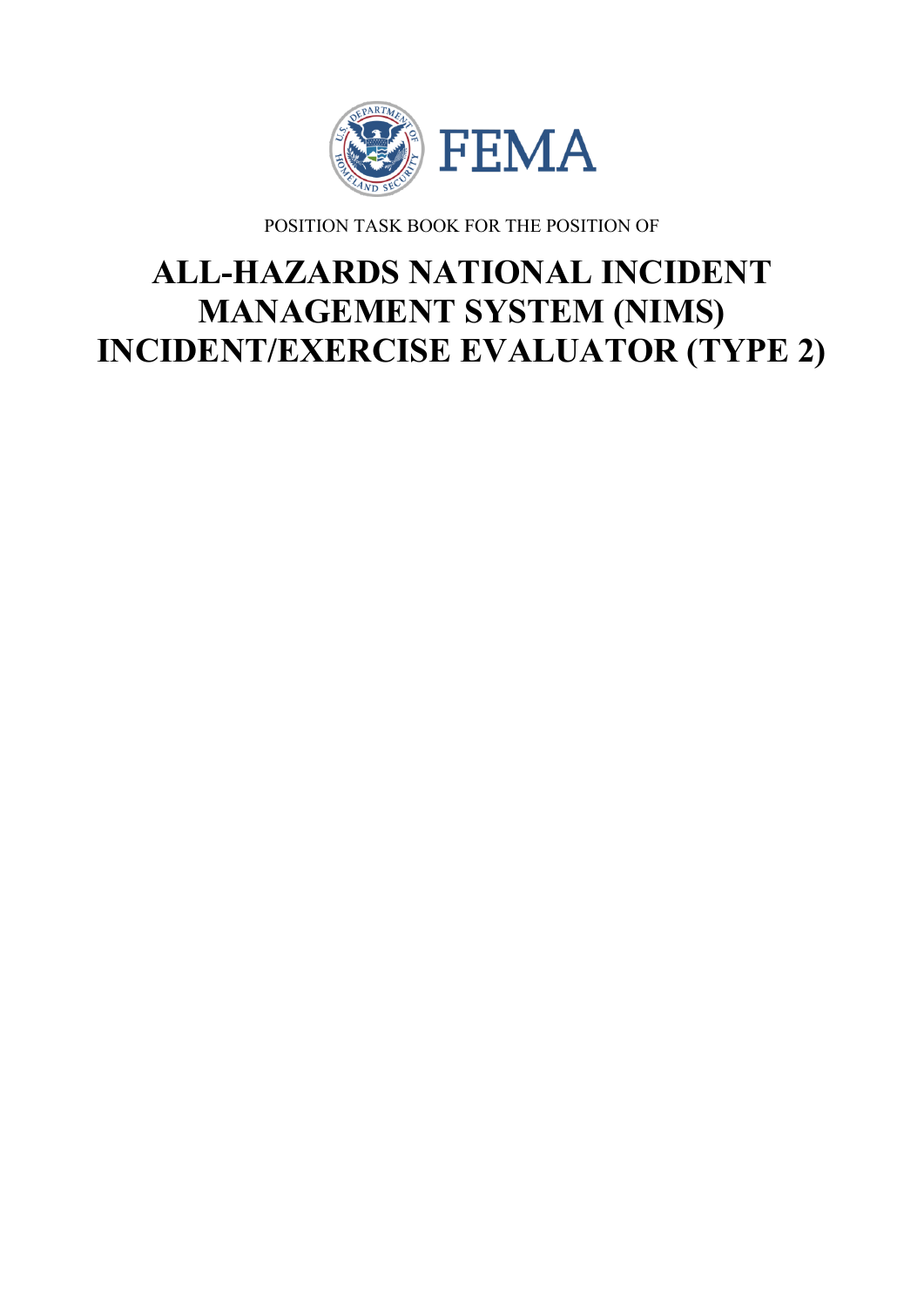## **INCIDENT/EXERCISE EVALUATOR (TYPE 2)**

## *1. Competency:* **Assume position responsibilities**

*Description:* Successfully assume the role of Incident/Exercise Evaluator and initiate position activities at the appropriate time according to the following behaviors.

#### *1a. Behavior:* **Ensure readiness for assignment**

| <b>TASK</b>                                                                                                                                                                                                                                            | <b>CODE</b> | <b>EVALUATION</b><br><b>RECORD#</b> | <b>EVALUATOR</b><br><b>INITIALS AND</b><br><b>DATE</b> |
|--------------------------------------------------------------------------------------------------------------------------------------------------------------------------------------------------------------------------------------------------------|-------------|-------------------------------------|--------------------------------------------------------|
| 1. Complete incident- or exercise-specific evaluation<br>training and briefings, such as the C/E briefing.                                                                                                                                             | E, F, I, T  |                                     |                                                        |
| 2. Receive, accept, and review assignment and incident- or<br>exercise-specific evaluation documents, such as<br>Controller/Evaluator (C/E) Handbook and Exercise<br>Evaluation Guides (EEG).                                                          | C, E, F, I, |                                     |                                                        |
| 3. Review the incident/exercise site, scope, organizations, roles,<br>responsibilities, safety and security considerations,<br>jurisdiction, and authorities:<br>• Review pertinent jurisdictional plans<br>• Review pertinent incident-specific plans | E, F, I, T  |                                     |                                                        |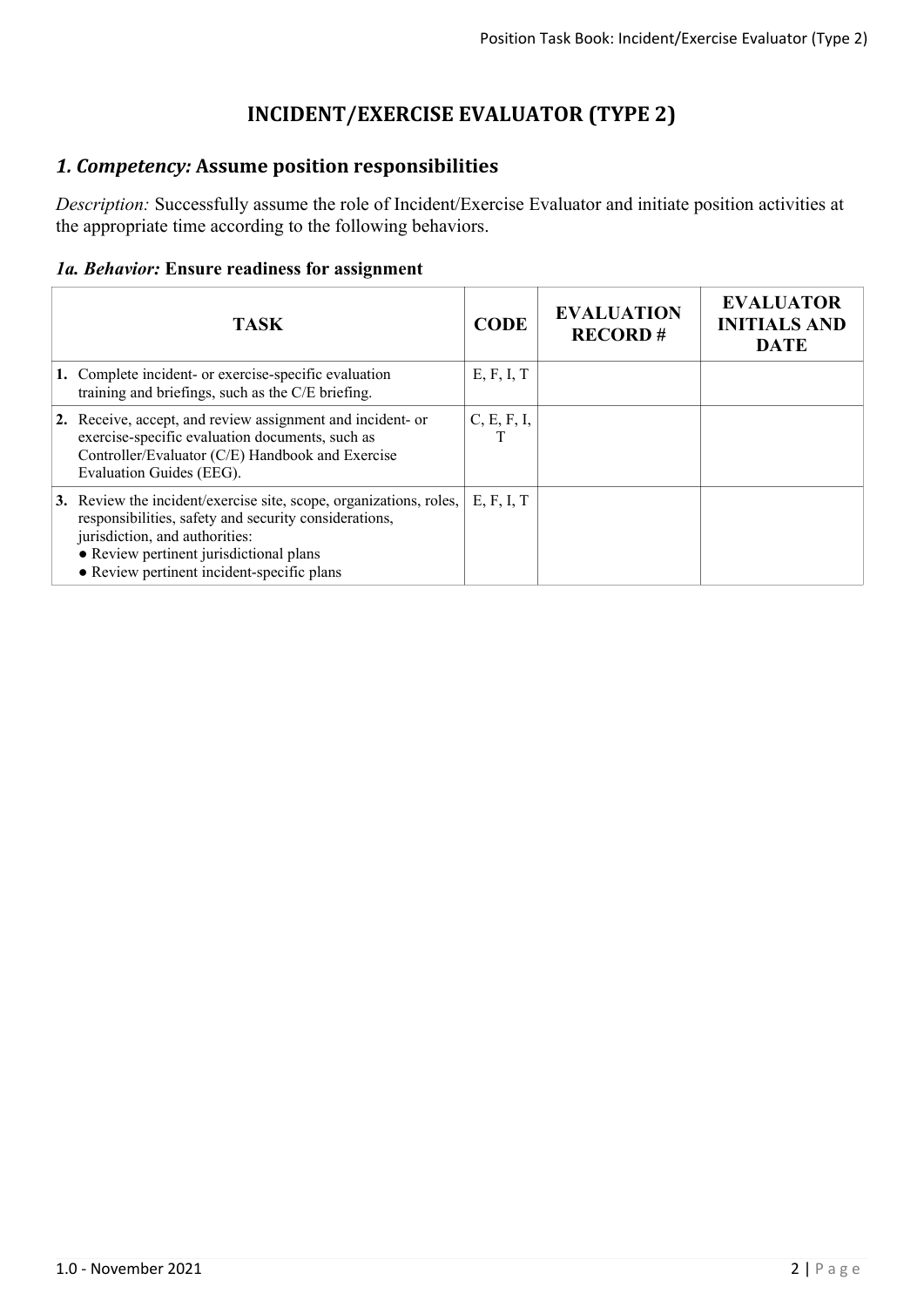## *2. Competency:* **Communicate effectively**

*Description:* Use suitable communication techniques to share relevant information with appropriate personnel on a timely basis to accomplish objectives in a potentially rapidly changing environment.

### *2a. Behavior:* **Ensure the exchange of relevant information during briefings and debriefings**

| <b>TASK</b>                                                                                                                                                                                                                                                                                                                                                | <b>CODE</b> | <b>EVALUATION</b><br><b>RECORD#</b> | <b>EVALUATOR</b><br><b>INITIALS AND</b><br><b>DATE</b> |
|------------------------------------------------------------------------------------------------------------------------------------------------------------------------------------------------------------------------------------------------------------------------------------------------------------------------------------------------------------|-------------|-------------------------------------|--------------------------------------------------------|
| 4. Prepare for and participate in all evaluation team briefings:<br>$\bullet$ Share information with other evaluation staff<br>• Receive priorities, goals, and objectives for<br>incident/exercise operational period<br>• Communicate evaluation and data collection concerns and<br>mitigation strategies<br>• Maintain high-quality briefing materials | E, F, I, T  |                                     |                                                        |